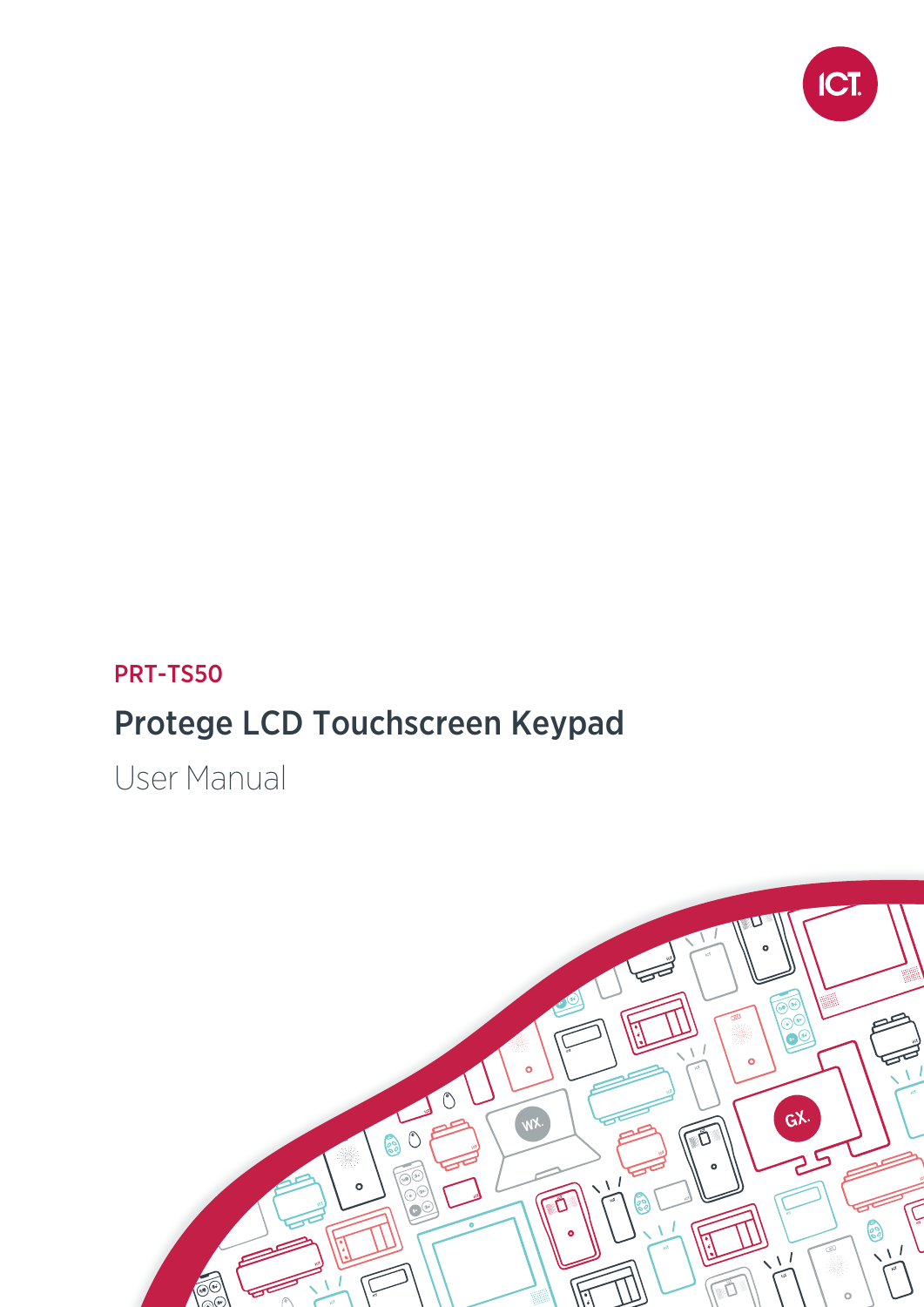The specifications and descriptions of products and services contained in this document were correct at the time of printing. Integrated Control Technology Limited reserves the right to change specifications or withdraw products without notice. No part of this document may be reproduced, photocopied, or transmitted in any form or by any means (electronic or mechanical), for any purpose, without the express written permission of Integrated Control Technology Limited. Designed and manufactured by Integrated Control Technology Limited, Protege® and the Protege® Logo are registered trademarks of Integrated Control Technology Limited. All other brand or product names are trademarks or registered trademarks of their respective holders.

Copyright © Integrated Control Technology Limited 2003-2021. All rights reserved.

Last Published: 30-Jul-21 09:52 AM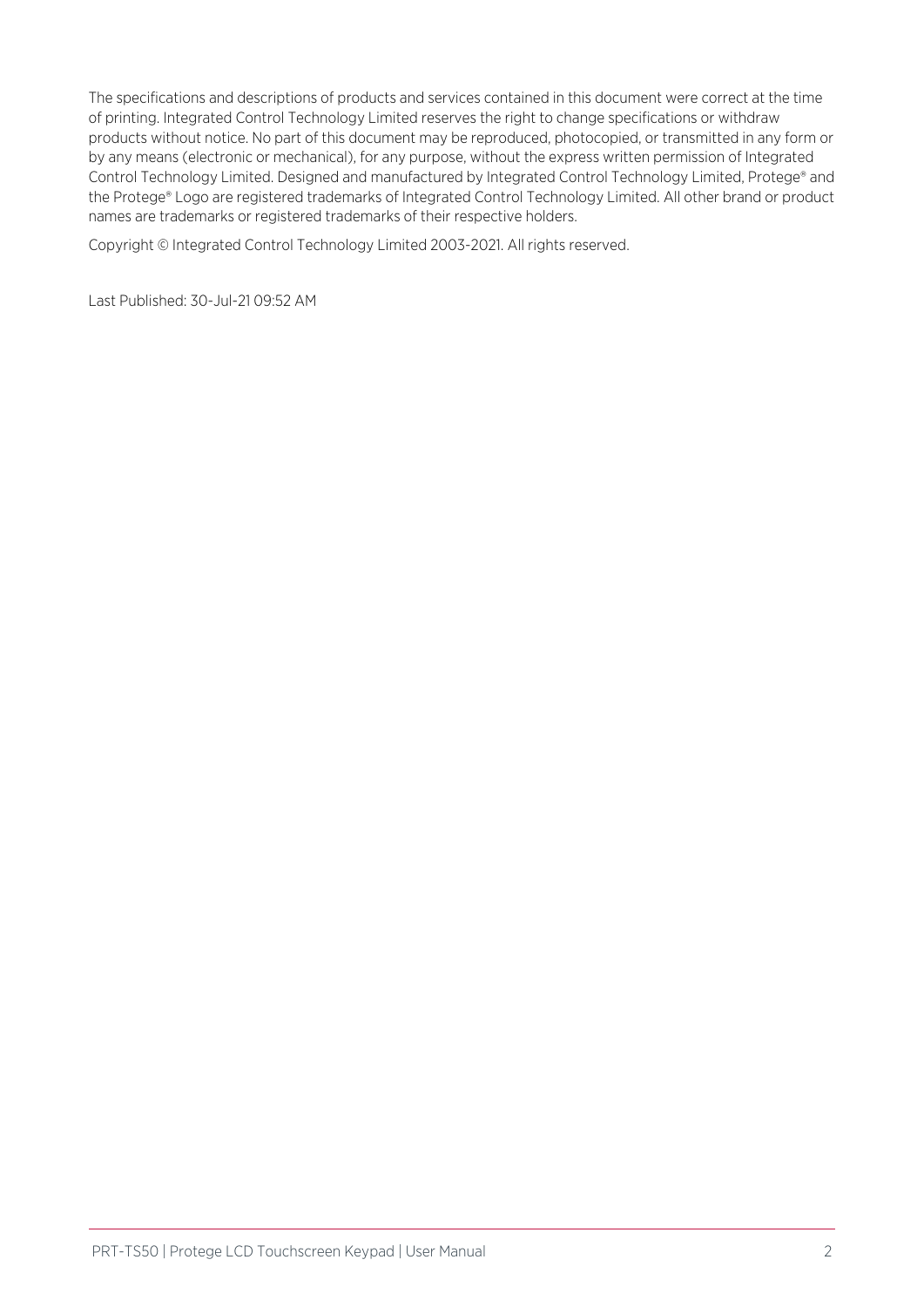# **Contents**

|                        | $-17$ |
|------------------------|-------|
|                        |       |
|                        |       |
| Additional Features 20 |       |
|                        |       |
|                        |       |
|                        |       |
|                        |       |
|                        |       |
|                        | .22   |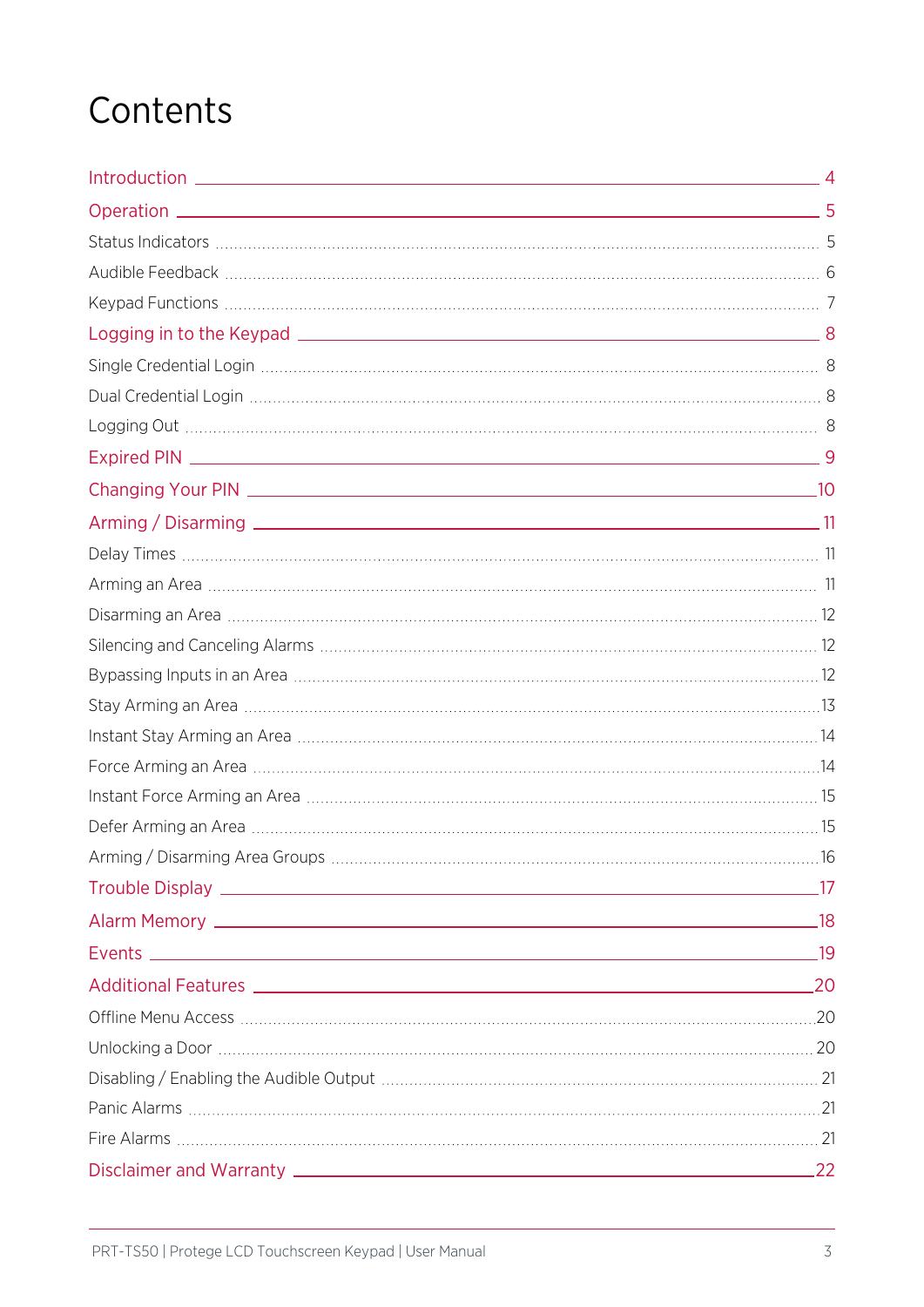# <span id="page-3-0"></span>Introduction

Protege keypads provide a sleek, user friendly interface to the Protege System, allowing you complete control of your security and access control system.

Before using your keypad we highly recommend you read this manual carefully and have your security professional or property manager explain basic system operation to you. For more information visit the ICT website or ask your system administrator.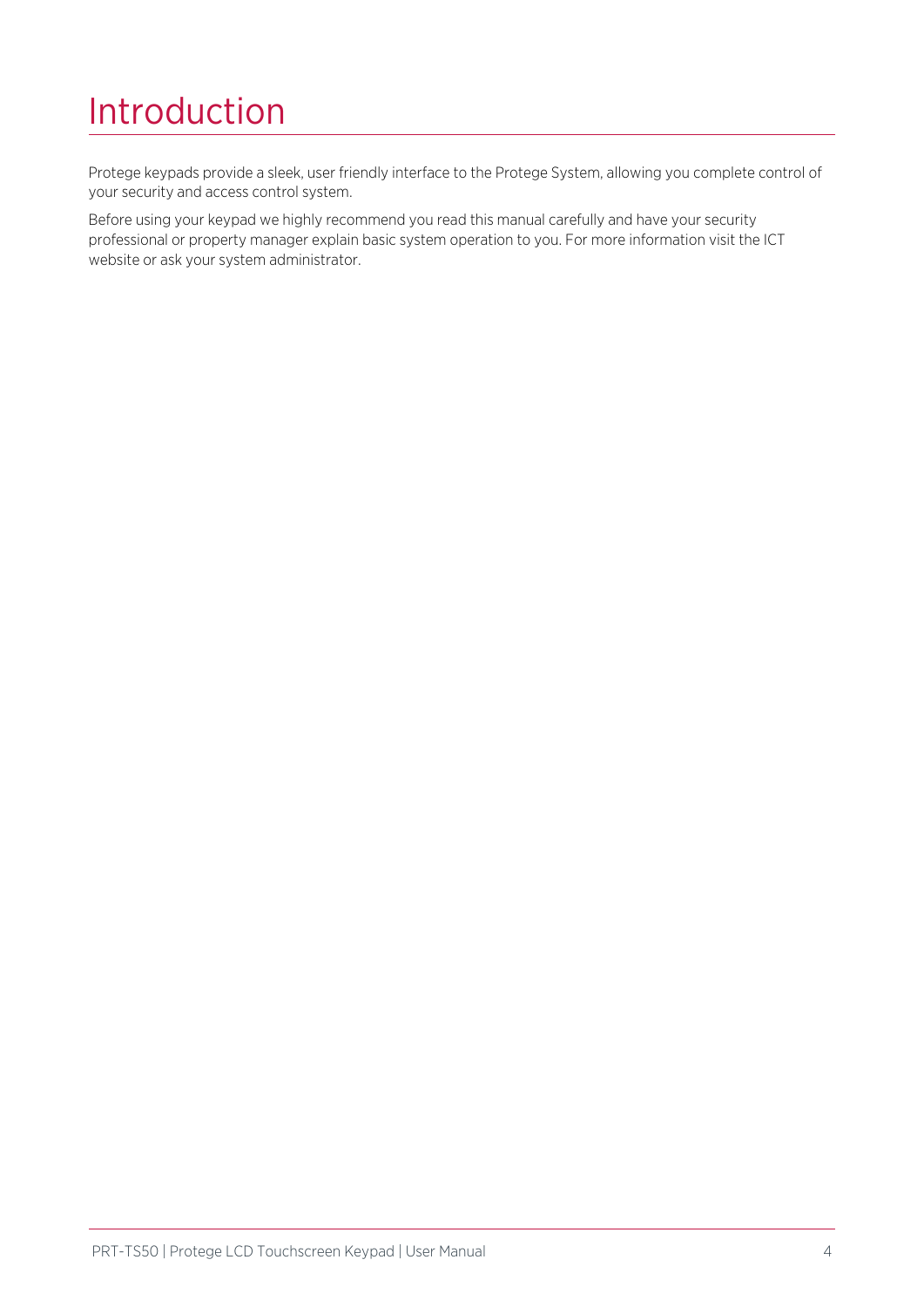# <span id="page-4-0"></span>Operation

<span id="page-4-1"></span>The following section provides you with the information needed to familiarize yourself with the keypad before carrying out basic operations.

## Status Indicators

The keypad features two status indicators showing the condition of the Protege system.



#### Armed / Alarm Indicator

When the armed/alarm indicator is **flashing** the system is in alarm and you need to enter your user code to silence the alarm. When on, the system is armed.

This indicator is programmable and may not function as described here. Verify the operation with your installation company or security professional.

#### Disarmed Indicator

When the disarmed indicator is on the system is disarmed. Alternatively, when the disarmed indicator is on the system may be ready to arm (all inputs are secure). Enter your user code to arm.

This indicator is programmable and may not function as described here. Verify the operation with your installation company or security professional.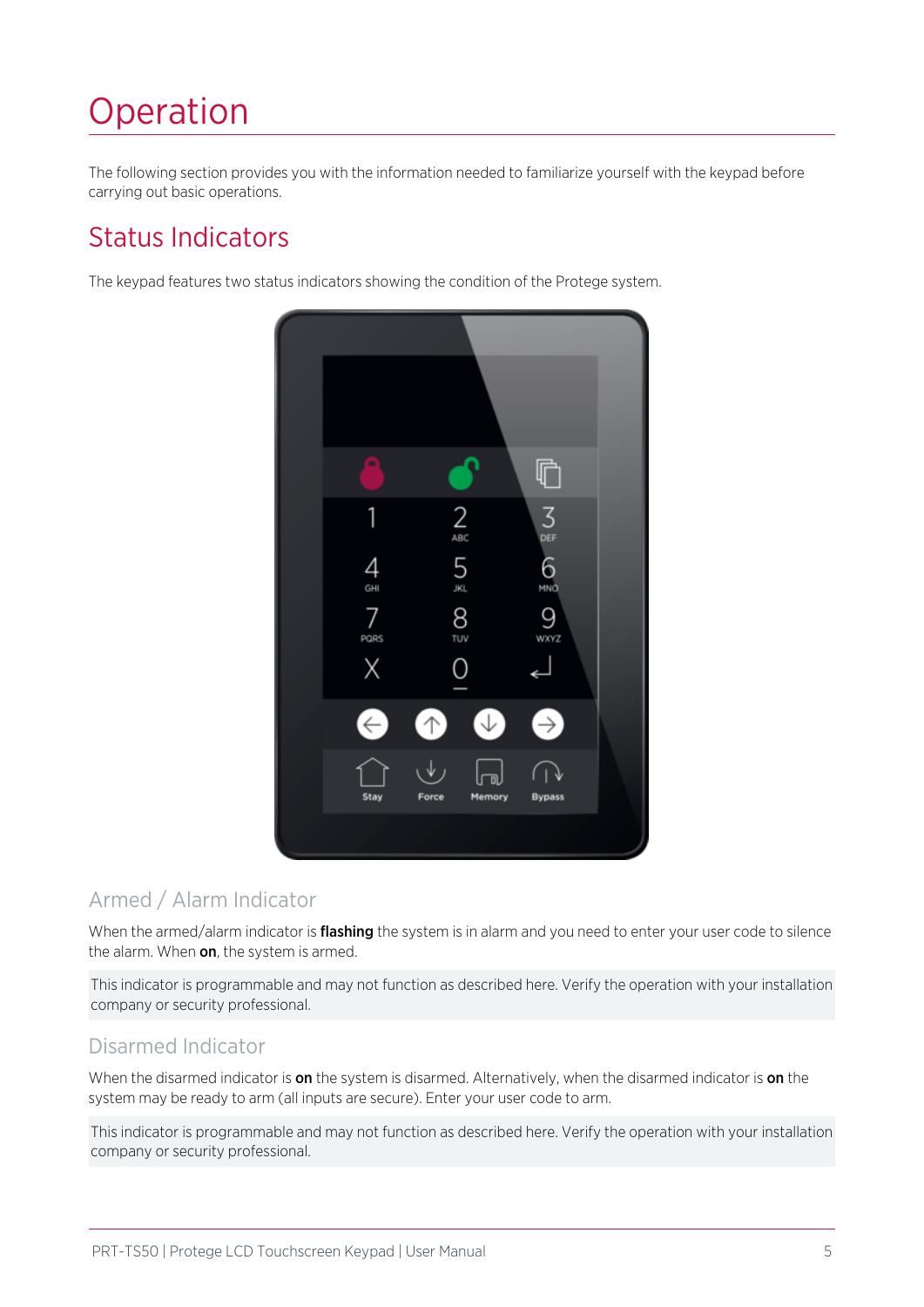<span id="page-5-0"></span>This indicator is programmable and may not function as described here. Verify the operation with your installation company or security professional.

## Audible Feedback

When a key is pressed, a short audible tone is generated. Other tones are generated when certain functions are performed.

#### Confirmation Tone

When an operation has been successfully completed, the keypad generates a sequence of four audible tones.

#### Rejection Tone

When the system times out or when an operation is incorrectly entered, they keypad generates an audible tone for three seconds.

If required, audible tones can be silenced by pressing and holding the [CLEAR] key for 3 seconds. This option must be enabled by your security professional or system administrator.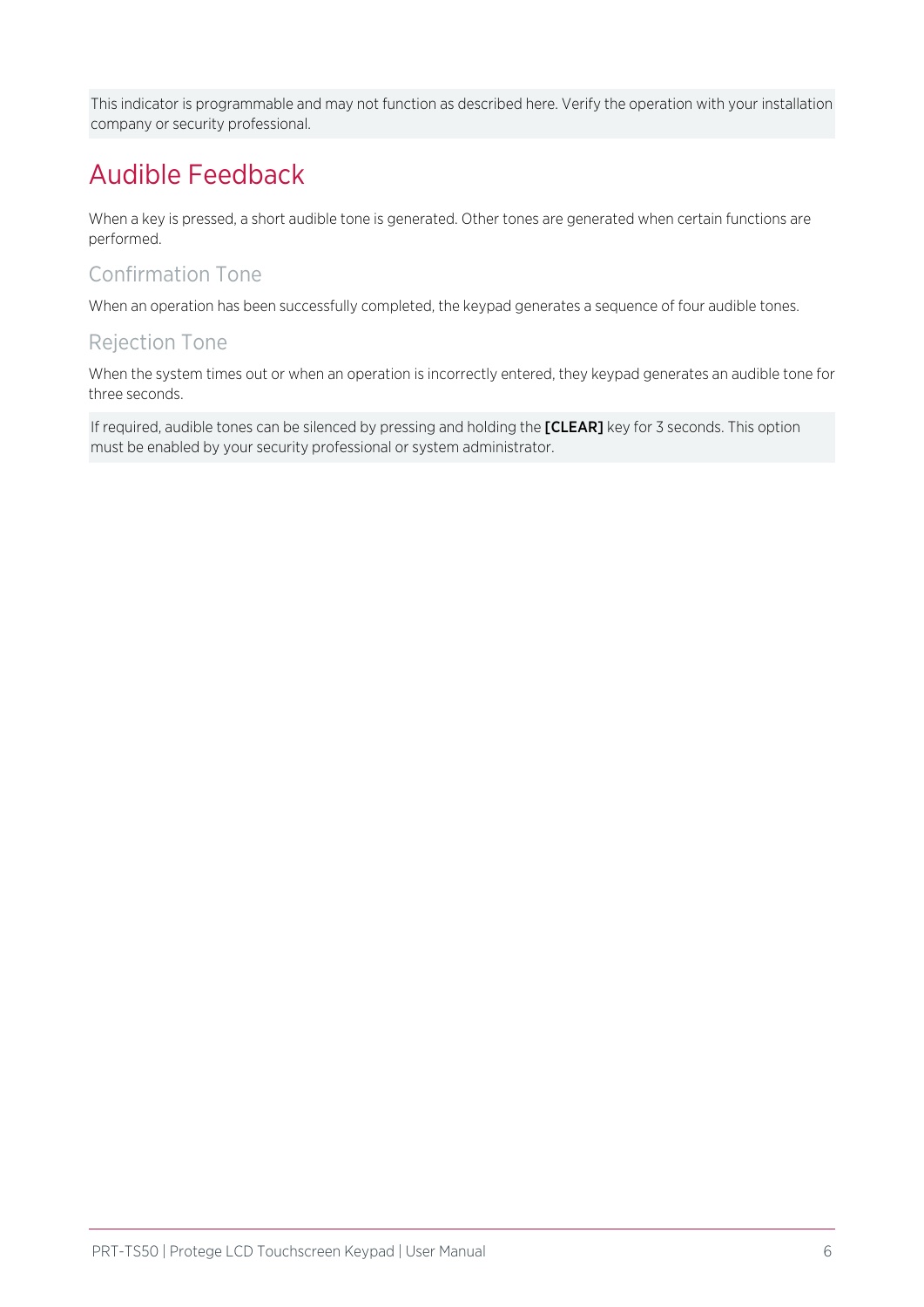## <span id="page-6-0"></span>Keypad Functions

| <b>Key</b>            | <b>Function</b>                                                                                                                                                                                                                                                               |
|-----------------------|-------------------------------------------------------------------------------------------------------------------------------------------------------------------------------------------------------------------------------------------------------------------------------|
| $O - 9$               | The primary function of the numeric keys is to enter user codes. When controlling devices the<br>[1] key turns the device on, the [2] turns the device off, and in the on state the [3] key latches<br>the device.                                                            |
|                       | The [ARM] key is used to start the arming process for an area.                                                                                                                                                                                                                |
|                       | The <b>[DISARM]</b> key is used to silence alarms, disarm the area, and cancel an arming sequence.                                                                                                                                                                            |
|                       | The [MENU] key is used to access the menu and can be followed by menu shortcut selection<br>key(s) that represent a menu item.<br>When the [MENU] key is held for 2 seconds, the keypad will recognize it as the [FUNCTION]<br>key, which can be programmed to unlock a door. |
| Stav                  | The [STAY] key is used to initiate the stay arming process for an area.                                                                                                                                                                                                       |
| ιV,<br>Force          | The [FORCE] key is used to force arm an area.                                                                                                                                                                                                                                 |
| لھا<br>Memory         | The [MEMORY] key will take a user directly to the memory view menu.                                                                                                                                                                                                           |
| (⊺ ১<br><b>Bypass</b> | The [BYPASS] key can be pressed when an area is breached during an arming process to<br>bypass the displayed area.                                                                                                                                                            |
| $\times$              | The [CLEAR] key will log off the user currently logged in to the keypad. When pressed while<br>not logged in the display will be refreshed.                                                                                                                                   |
|                       | The [ENTER] key is used to confirm an action on the keypad, acknowledge memory and alarm<br>information, and move to the next programming screen.                                                                                                                             |
| ARROW<br><b>KEYS</b>  | The arrow keys are used to scroll the menu, move the focus of a program window to the next<br>screen, and move the cursor when programming or editing values.                                                                                                                 |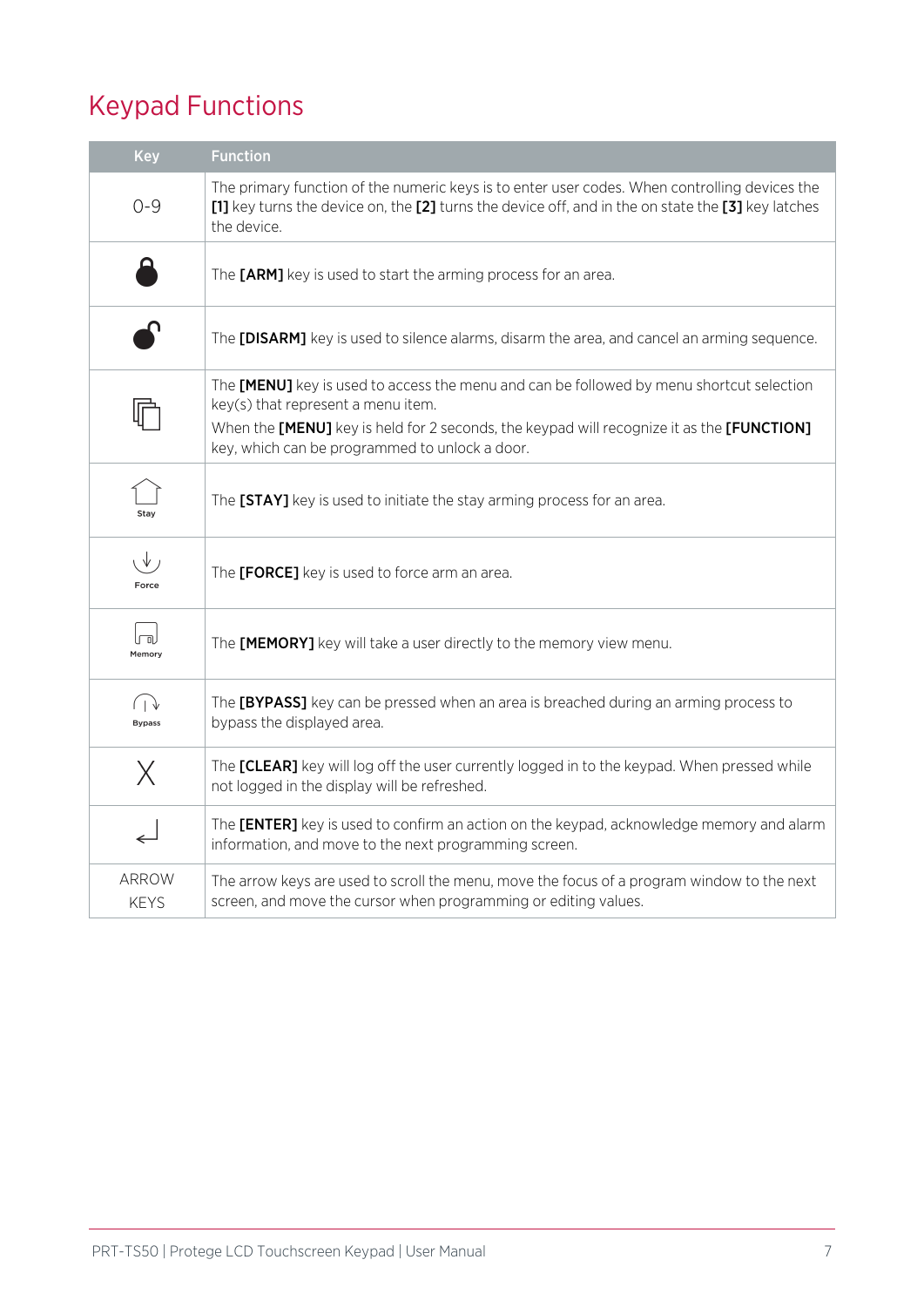# <span id="page-7-0"></span>Logging in to the Keypad

When logging in to a keypad, the exact process, messages displayed and menus accessible will depend upon your site and user configuration. Discuss with your installer which options have been configured for your site.

#### User Options

Individual user settings can be customized by navigating to Users | Users and selecting the Options tab.

- A welcome greeting can be displayed to a user by enabling the **Show a greeting message to user** option.
- A user can be taken directly to the main menu by enabling the Go directly to the Menu on login option.
- Enabling the User Can Edit User Settings From Keypad option will give the user the ability to add new users, edit user settings and delete users, all from the keypad.

When this option is enabled the user is **not** able to edit their own PIN code on the keypad, except when prompted due to an expired PIN. This should generally be enabled for system administration users only.

Other display settings are configured in the **Expanders | Keypads** programming.

#### Menu Group Settings

A menu group's **Settings** determine which keypad menus will be available to users. If a menu setting is not enabled in the menu group configuration, users will not be able to access that menu from a keypad.

#### Site Security Enhancement

<span id="page-7-1"></span>The Require Dual Credential for Keypad Access option increases site security by requiring users to enter two forms of credential identification (User ID and PIN) when logging in to a keypad.

### Single Credential Login

1. To log in, enter your PIN code and press [ENTER].

<span id="page-7-2"></span>Once a valid PIN is entered you will be presented with a welcome screen, area status or available menu.

### Dual Credential Login

- 1. To log in using dual credential authentication, enter your User ID credential code and press [ENTER].
- 2. When prompted, enter your PIN code and press [ENTER].

Once a valid PIN is entered you will be presented with a welcome screen, area status or available menu.

If the Lock Keypad On Excess Attempts option has been enabled on your system, entering an invalid login three times will lock the keypad for a short period, preventing further login attempts by any user. The lockout time is defined under the keypad programming.

### <span id="page-7-3"></span>Logging Out

You are automatically logged out after a short period of inactivity, or if the **[CLEAR]** key is pressed while you are logged in.

The period of inactivity is defined by the Time User is Logged In setting under the keypad programming. If no key presses are detected during this time, you will be logged out automatically and will need to log in again before you can proceed.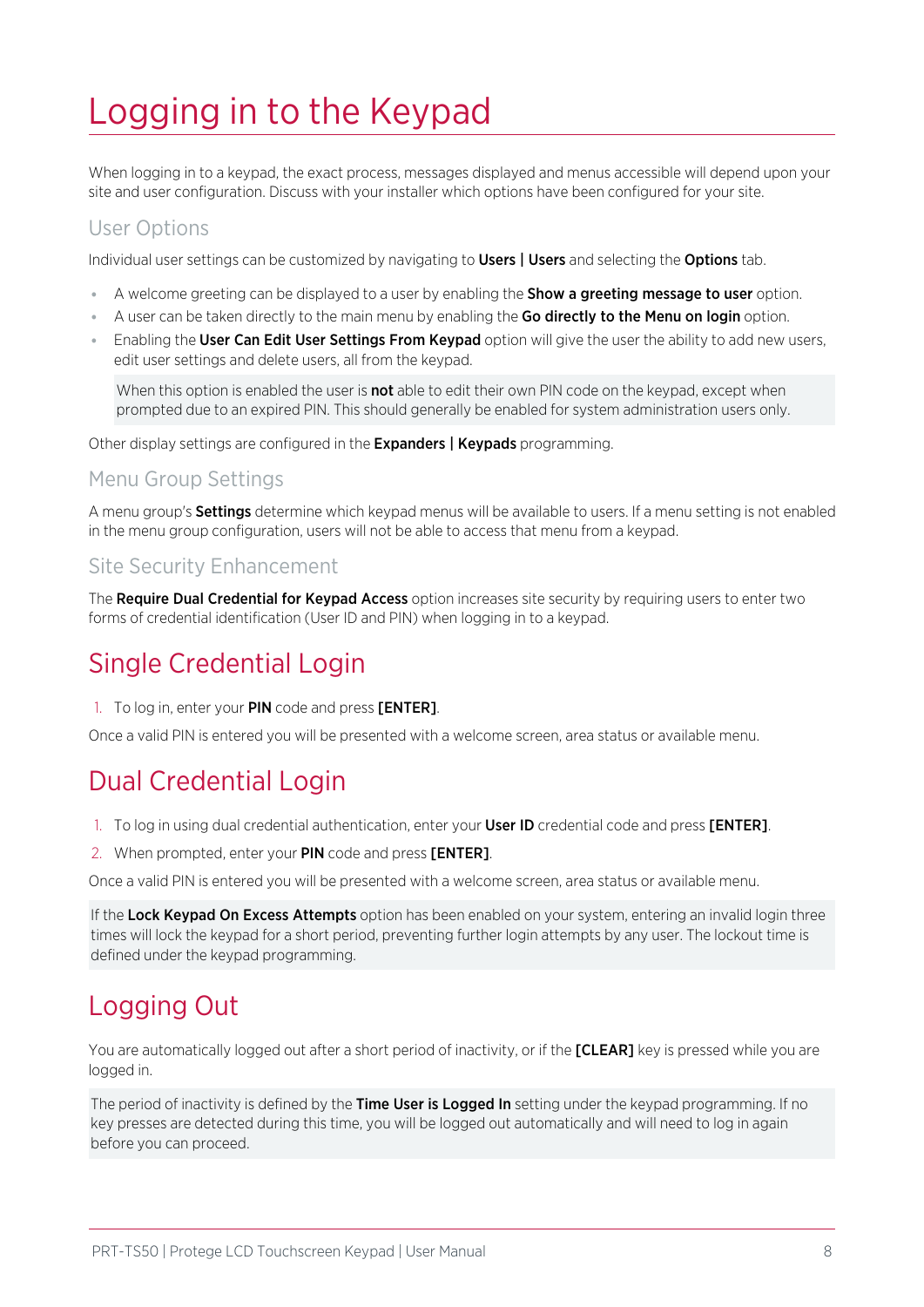# <span id="page-8-0"></span>Expired PIN

For sites that have PIN expiry enabled, the keypad will prompt users to change their PIN:

- ⦁ on the next login after a PIN is added or edited in the user interface.
- ⦁ whenever the expiry period is reached.

The user will not be able to log in until their PIN is updated.

The new PIN must adhere to the PIN requirements configured in the **Site Security Enhancement** settings. There may be limitations on the PIN length, number of repeated digits and/or number of sequential digits.

1. Log in to the keypad. The keypad will advise that your PIN has expired.

```
PIN has expired!
Please change.
Enter new PIN
code:********
```
- 2. Enter your new PIN code, remembering that it must adhere to the PIN requirements configured for your site.
	- If your new PIN does not meet the minimum requirements, you will be prompted to try again.

```
Policy check fail.
Try again.
```
If your new PIN meets the requirements, you will be prompted to re-enter your new PIN to confirm.

```
Re-enter new PIN
code: ********
```
If your re-entered new PIN does not match your original entry, you will be prompted to enter it again.

```
Invalid !
Please re-enter
```
3. When your valid PIN has been successfully re-entered it will be verified and saved.

```
Verified
Saving changes.
```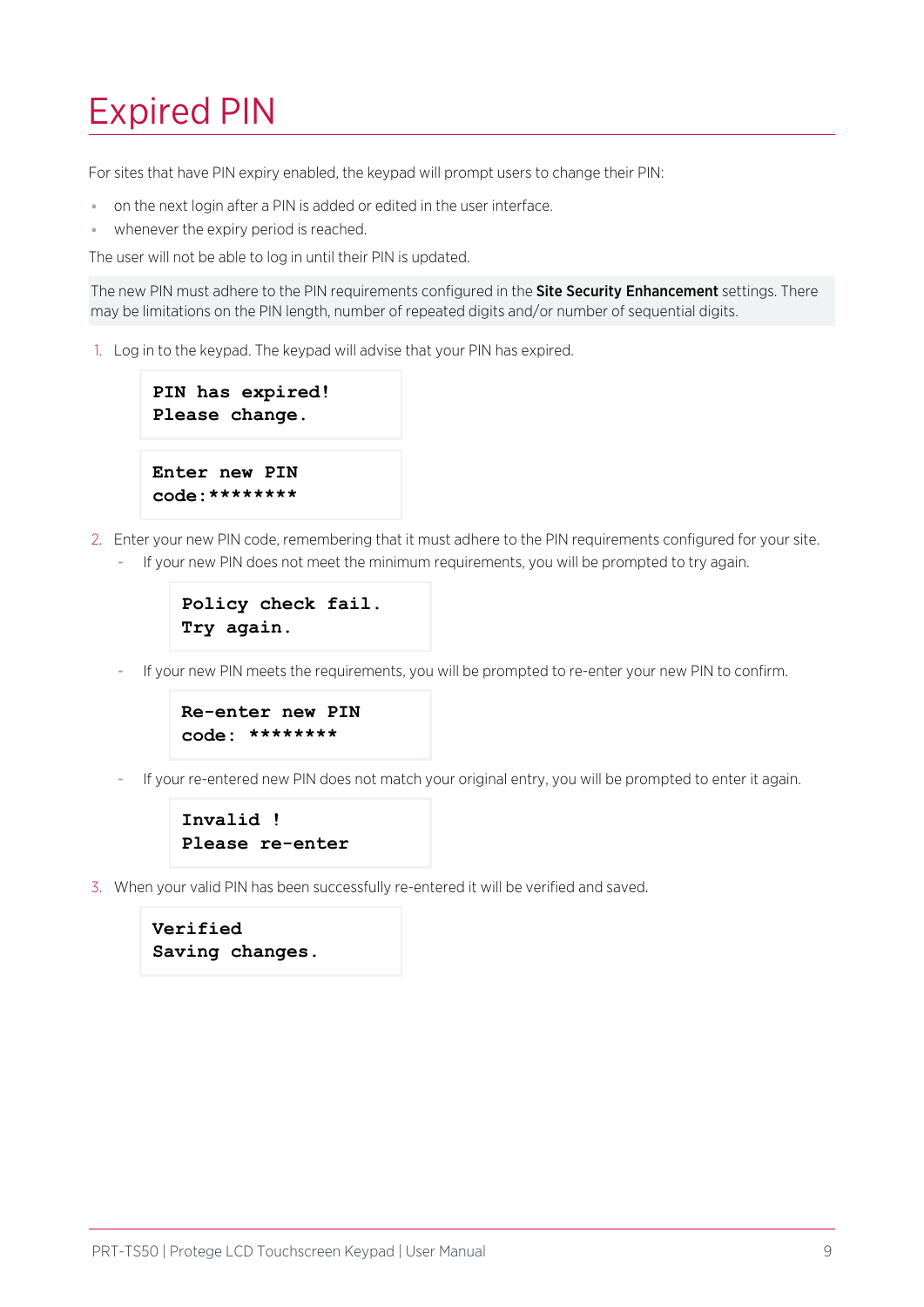# <span id="page-9-0"></span>Changing Your PIN

A user can voluntarily change their PIN via a keypad at any time.

The new PIN must adhere to the PIN requirements configured in the Site Security Enhancement settings. There may be limitations on the PIN length, number of repeated digits and/or number of sequential digits.

- 1. Log in and press **[MENU]** to open the main menu.
- 2. Use the arrow keys or press [2] to navigate to the User menu.

```
*User Menu*
1. Edit PIN
```
The Edit PIN option is not available when the User Can Edit User Settings From Keypad option is enabled.

3. Press [1] or [ENTER] to begin the process for changing your PIN.

```
Enter new PIN
Code: ********
```
- 4. Enter your new PIN code, remembering that it must adhere to the PIN requirements configured for your site.
	- If your new PIN does not meet the minimum requirements, you will be prompted to try again.

```
Policy check fail.
Try again.
```
- If your new PIN meets the requirements, you will be prompted to re-enter your new PIN to confirm.

```
Re-enter new PIN
code: ********
```
If your re-entered new PIN does not match your original entry, you will be prompted to enter it again.

```
Invalid !
Please re-enter
```
5. When your valid PIN has been successfully re-entered it will be verified and saved.

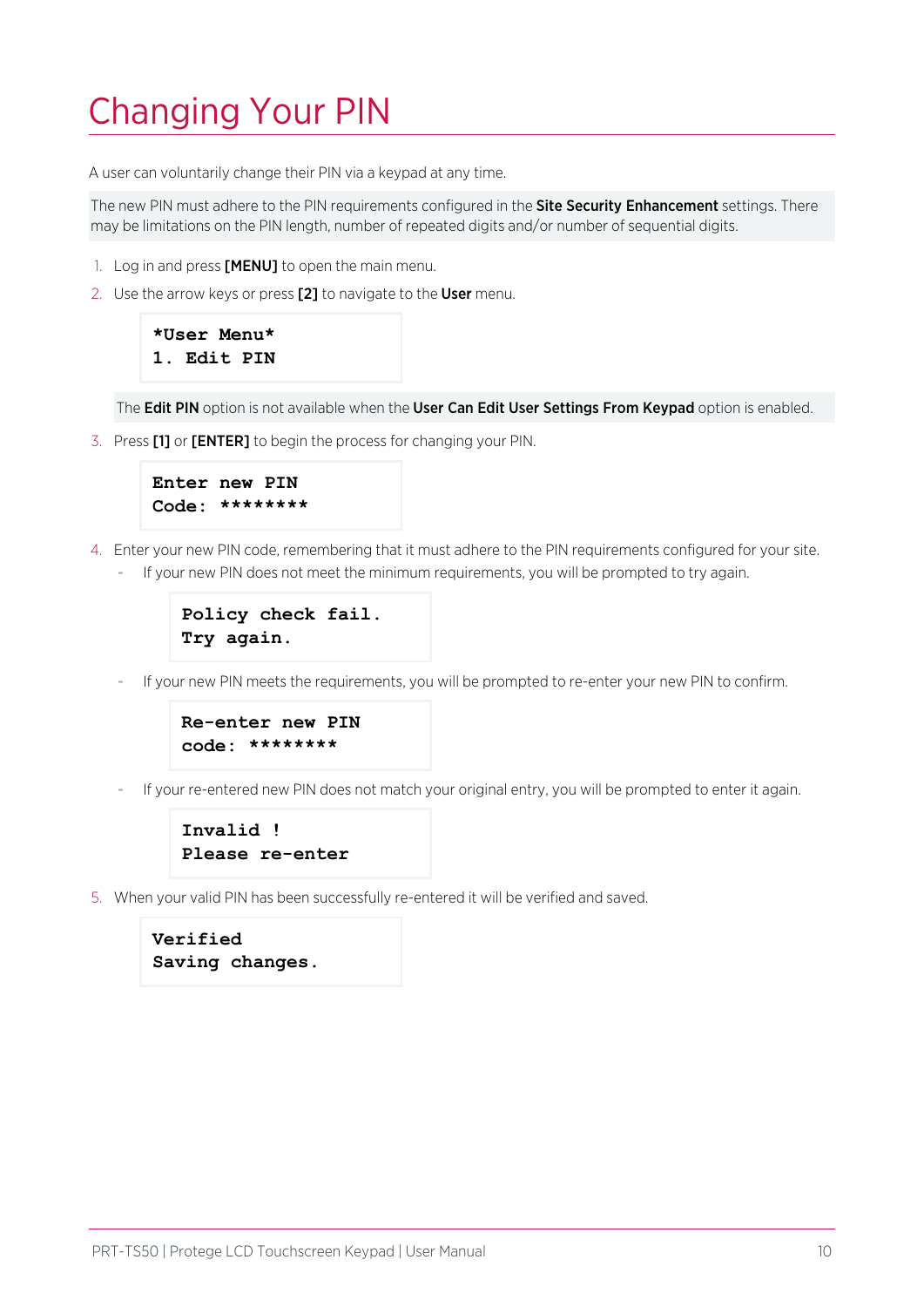# <span id="page-10-0"></span>Arming / Disarming

<span id="page-10-1"></span>To take full advantage of your Protege keypad, we recommend that you familiarize yourself with the different arming methods.

### Delay Times

#### Entry Delay

The entry delay time for the area allows you time to disarm the area before the area generates an alarm.

#### Exit Delay

The exit delay time for the area allows you to exit the area once the arming of the area has begun, without triggering an alarm. When an area is in exit delay, you should leave the area.

<span id="page-10-2"></span>The configuration of the exit and entry delay beepers is determined by your installation. Please verify the operation with your security professional or property manager.

### Arming an Area

1. To arm an area, navigate to **[MENU, 1]** on your keypad. If you have access to more than one area, you can scroll through the list using the [UP] and [DOWN] keys.

```
Warehouse
is DISARMED
```
2. When the appropriate area has been found, press [ARM] to enable the inputs in the area.

```
Warehouse
Enabling input(s)
```
3. The system then checks that the inputs closed and are ready to be armed.

```
Warehouse
Checking input(s)
```
4. If all the inputs are ready, the area goes into exit delay.

```
Warehouse
in EXIT delay
```
5. Once the exit delay time has elapsed, the area is armed.

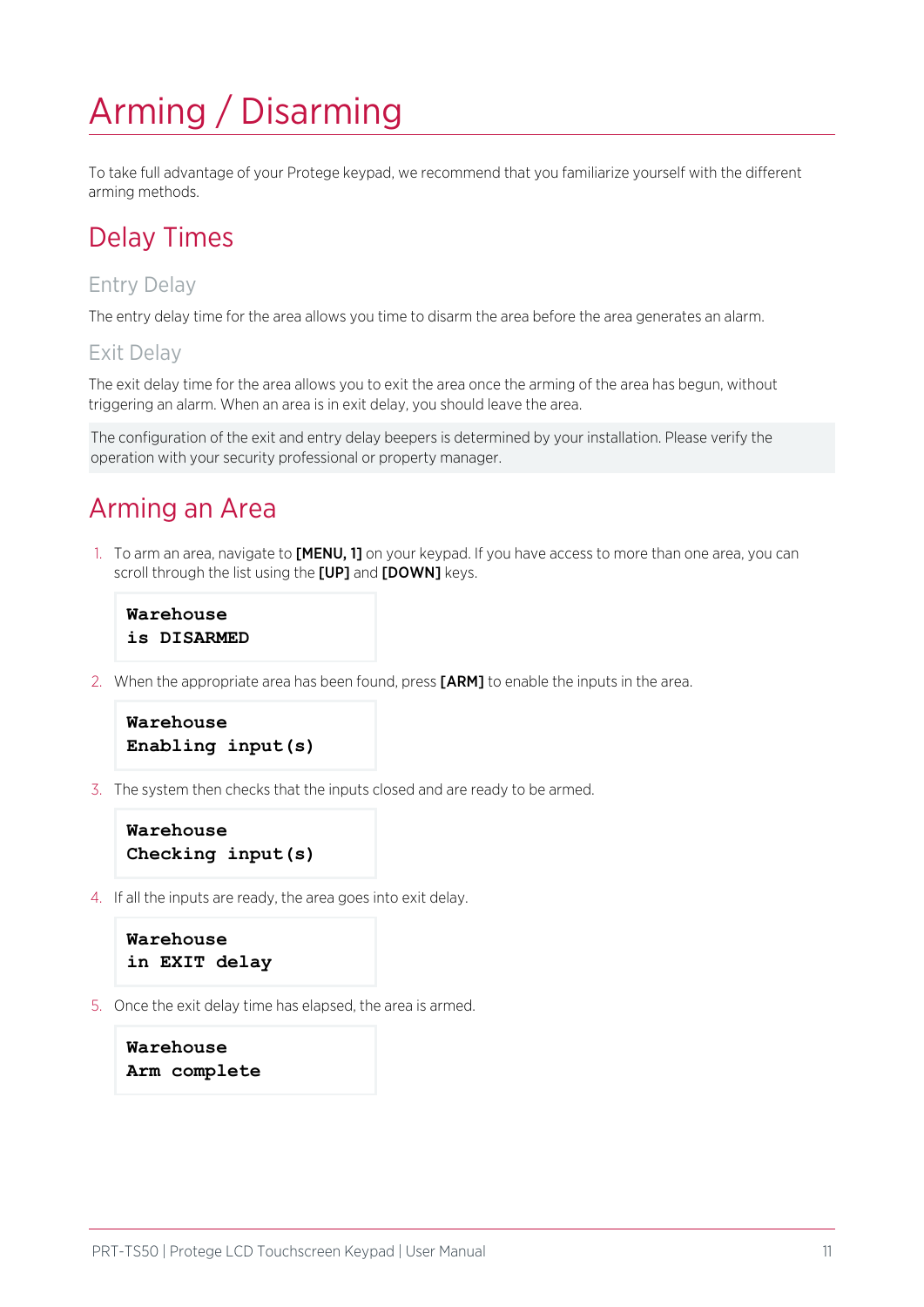### <span id="page-11-0"></span>Disarming an Area

1. Select [MENU, 1], and find the area you want to disarm.

```
Warehouse
is ARMED
```
2. If an entry input is triggered, the area will go into entry delay.

```
Warehouse
in ENTRY delay
```
3. Press [DISARM].

```
Warehouse
is DISARMING
```
4. When the area is disarmed, you can enter.

```
Warehouse
is DISARMED
```
#### <span id="page-11-1"></span>Silencing and Canceling Alarms

When an area is in alarm, it can be silenced.

1. View the area that is in alarm.



2. Press [DISARM].

```
Warehouse
is DISARMING
```
3. When the area is disarmed, the alarm stops.

```
Warehouse
is DISARMED
```
#### <span id="page-11-2"></span>Bypassing Inputs in an Area

Bypassing allows you to program the alarm system to ignore certain inputs the next time the area is arming or until the bypass is disabled. For example, you may wish to bypass certain inputs when workers are renovating part of a building

The bypass settings of an input are removed when all the areas the input is assigned to are disarmed. If the bypass is a latched bypass, the bypass settings remain until removed manually.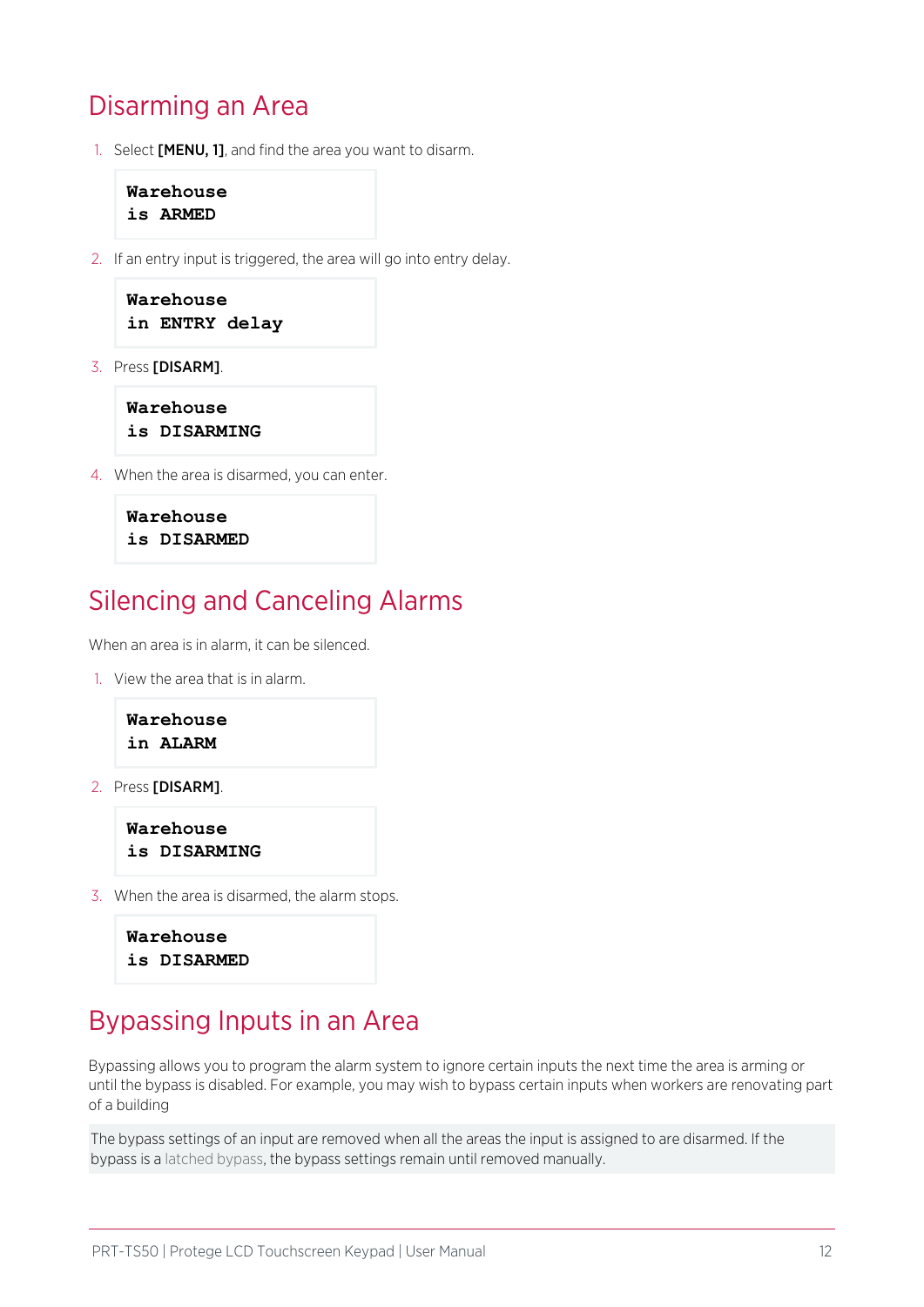- 1. Select the Bypass Inputs menu by pressing [MENU,7,1].
- 2. Press the **[RIGHT]** key to search for an input using the input reference (for example, 000008).
- 3. Use the [UP] key to scroll to the next input.

```
Warehouse PIR
is not BYPASSED
```
4. Press [1] to bypass the input, press [3] to latch bypass the input, and press [2] to remove the bypass setting.

```
Warehouse PIR
is BYPASSED
```
#### <span id="page-12-0"></span>Stay Arming an Area

Stay arming is an option that must be enabled by your installer.

This method of arming allows you to remain in the area while it's partially armed. Stay areas are inputs that are bypassed when the system is stay armed. For example, if you are working late and the stay option is enabled, you can arm a portion of the building to protect the windows and doors without arming other inputs.

1. From the Arm/Disarm menu you will be shown the area(s) associated with the keypad and its current status. Select the area you want to stay arm.

```
Office
is DISARMED
```
2. Press [STAY] to enable the normal inputs in the area and bypass the stay areas.

```
Office
Enabling input(s)
```
3. The system then checks the inputs in the area are closed.

```
Office
Checking input(s)
```
4. If all the inputs are closed, the arming process completes.

```
Office
Arm complete
```
5. The area then goes into exit delay.

```
Office
in EXIT delay
```
6. Once the exit delay time has elapsed, the area is stay armed.

```
Office
is STAY
```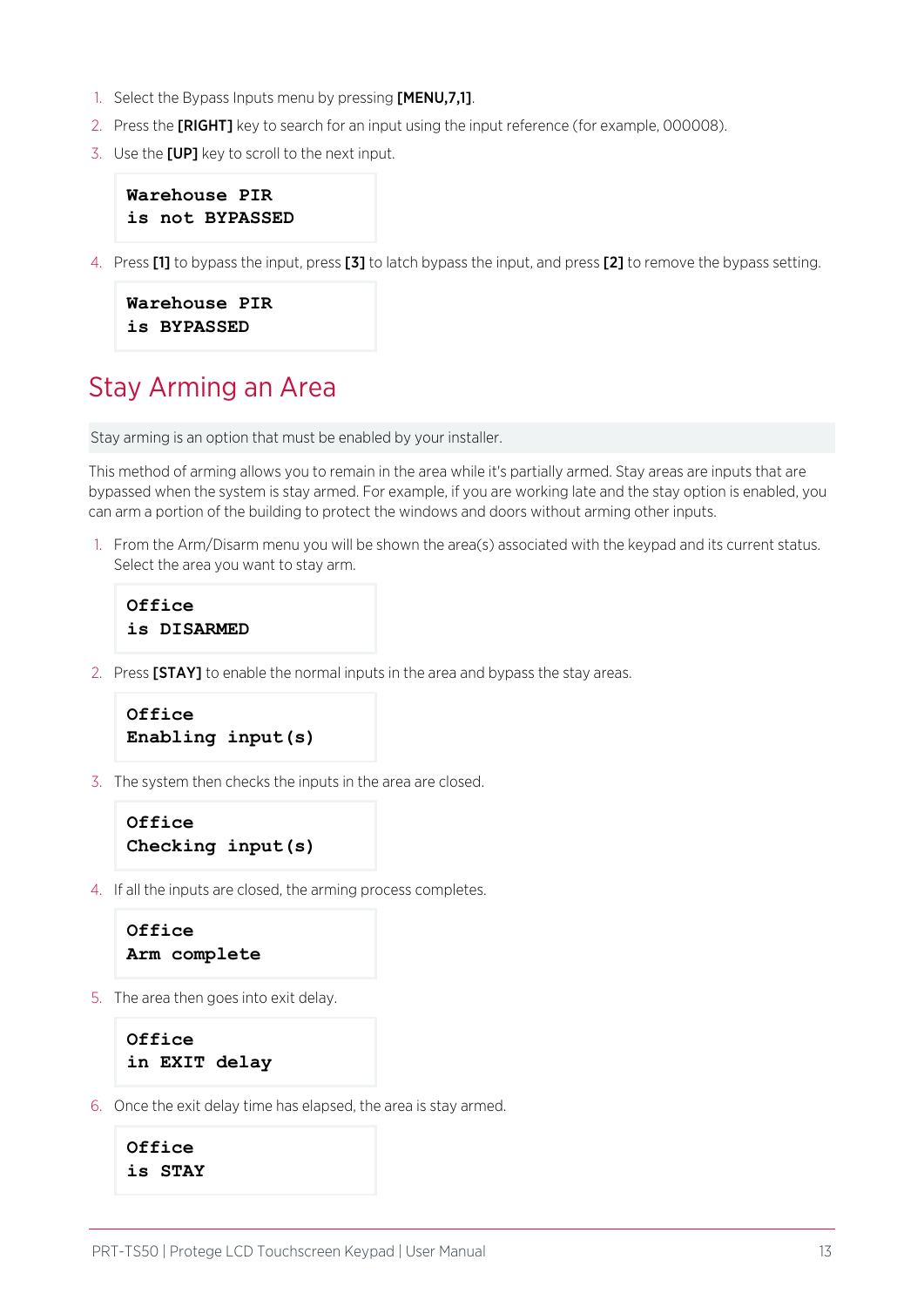### <span id="page-13-0"></span>Instant Stay Arming an Area

Instant stay arming is an option that must be enabled by your installer.

Instant stay arming reduces the exit delay to 1 second, and inputs which normally initiate the entry delay will instead set off the alarm immediately (i.e. all inputs are treated as 'instant'). This is commonly used at night while residents are in bed, so that any intruder entering the building will set off the alarm immediately.

<span id="page-13-1"></span>To instant stay arm the area, hold down the [STAY] key for 2 seconds, or press the [STAY] key a second time while the area is in exit delay.

### Force Arming an Area

Force arming is an option that must be enabled by your installer.

Force arming allows you to arm the system without waiting for all the inputs in the system to close.

Force arming is commonly used when a motion detector is protecting an area that is occupied by a keypad. For example, if the motion detector has been programmed as a force input, the system will allow you to arm even if the input is open.

1. From the Arm/Disarm menu you will be shown the area(s) associated with the keypad and its current status. Select the area you want to force arm.

**Office is DISARMED**

2. Press [FORCE] to enable the inputs in the area.

```
Office
Enabling input(s)
```
3. The system then checks the inputs in the area are closed, automatically skipping any open inputs that can be force armed.

```
Office
Checking input(s)
```
4. If all the inputs are closed, the arming process completes.

```
Office
Arm complete
```
5. Once the inputs have been armed, the area goes into exit delay.

```
Office
in EXIT delay
```
6. Once the exit delay time has elapsed, the area is force armed.

```
Office
is FORCE ARMED
```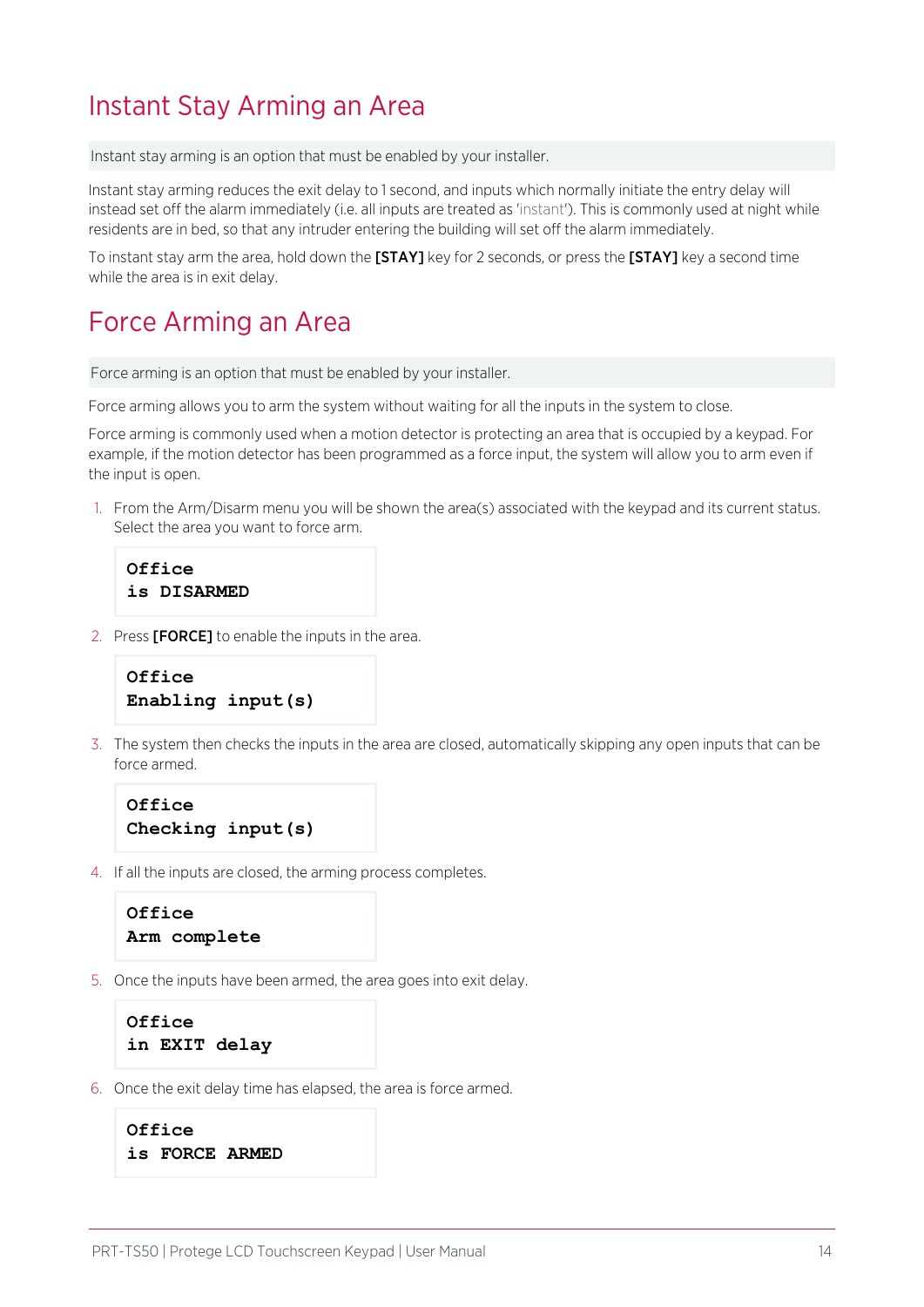### <span id="page-14-0"></span>Instant Force Arming an Area

Instant force arming is an option that must be enabled by your installer.

Instant force arming reduces the exit delay to 1 second, and inputs which normally initiate the entry delay will instead set off the alarm immediately (i.e. all inputs are treated as 'instant')

<span id="page-14-1"></span>To instant force arm the area, hold down the **[FORCE]** key for 2 seconds, or press the **[FORCE]** key a second time while the area is in exit delay.

### Defer Arming an Area

Defer arming is an option that must be enabled by your installer.

Defer arming allows you to delay the normal automatic arming of an area for a specified time period.

Depending on your system configuration, a fixed defer time may be configured that will always be applied when arming is deferred, or the keypad may prompt you to enter your desired defer time on each occasion.

If this feature is enabled you will have the option to interrupt the arming process at the keypad and enter the number of hours you would like to defer the area arming for.

The minimum time that arming can be deferred from the keypad is 1 hour and the maximum is 9 hours. Arming can only be deferred in whole hours.

1. When the area is about to arm automatically the keypad will beep once and display:

```
*WARNING* System
is about to ARM!
```
If left uninterrupted, the arming process will complete as normal after the configured defer warning time.

2. To defer arming, log in to the keypad. The keypad will display:



- 3. Press the [DISARM] key.
	- If you have an access level that allows disarming of the area, and a fixed defer time has been configured, arming will be deferred and the keypad will display:



If you have an access level that allows disarming of the area, and your system has been configured to allow user entry of defer time at the keypad, the keypad will display:

```
Enter defer arm
time (hours): 1
```
Press any numeric key from [1] to [9] to select the number of hours to defer arming for.

#### Then press [ENTER].

Arming will be deferred and the keypad will display: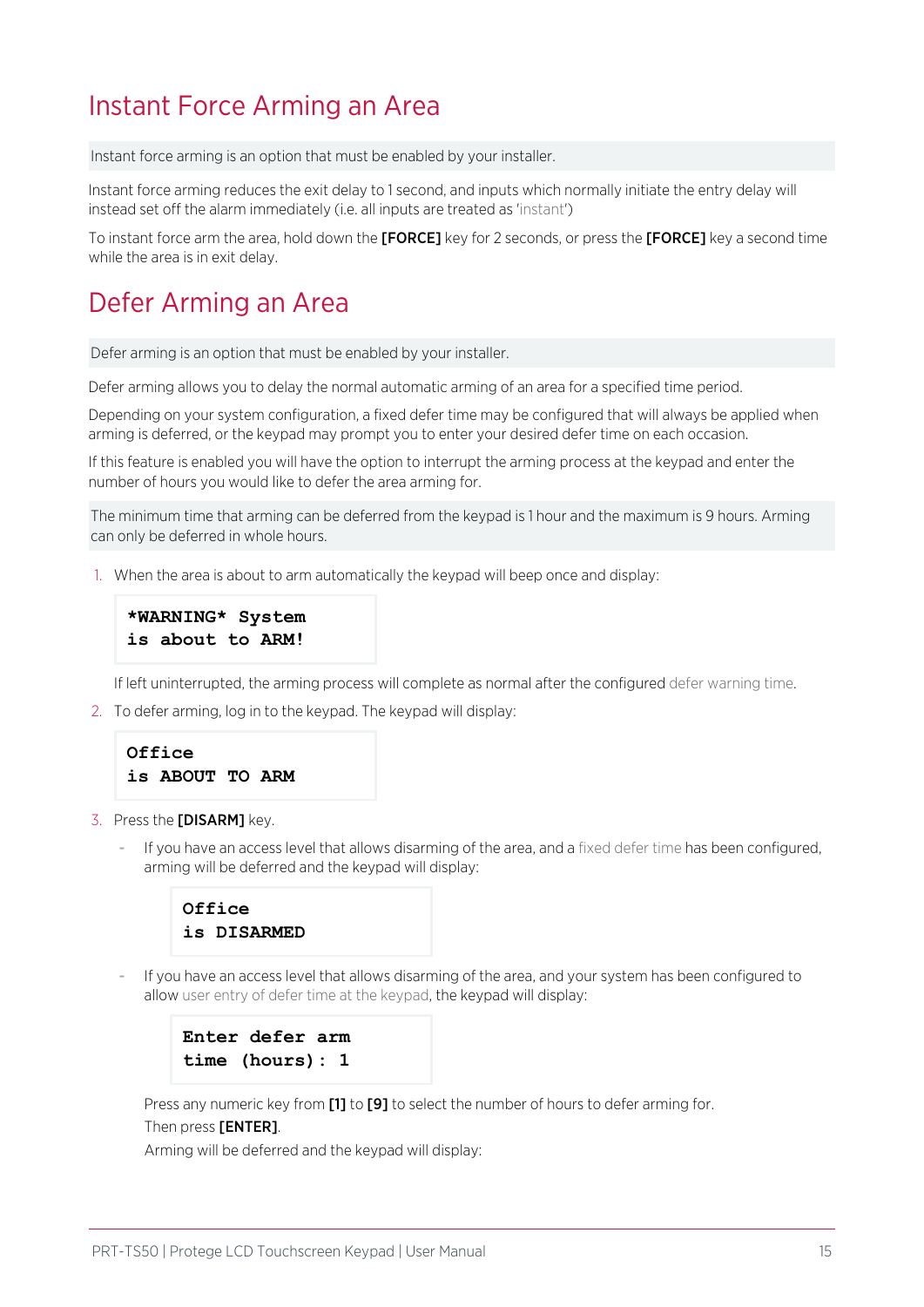#### **Office is DISARMED**

The area will automatically re-enter the arming process after the defer arm time has elapsed.

<span id="page-15-0"></span>Each time the arming process begins again you will have the opportunity to defer arming.

## Arming / Disarming Area Groups

Area group control is an option that must be enabled by your installer.

If you have sufficient access, it is possible to arm or disarm all of the areas on the keypad at the same time.

- 1. Select **[MENU, 1]** to view the Arm/Disarm menu.
- 2. Press the [RIGHT] key to view the area group controls.

```
Press [Arm] or
[Disarm] to
control group
All Areas
```
- 3. Press [ARM], [DISARM], [STAY] or [FORCE] to control every area in the group.
- 4. If the command succeeds, you will see a success message and return to the Arm/Disarm menu.

```
Area group
is Disarming
```
Area group commands will only succeed if it is possible to control every area in the group. For example, if one area has an open input that prevents arming, none of the areas will be armed.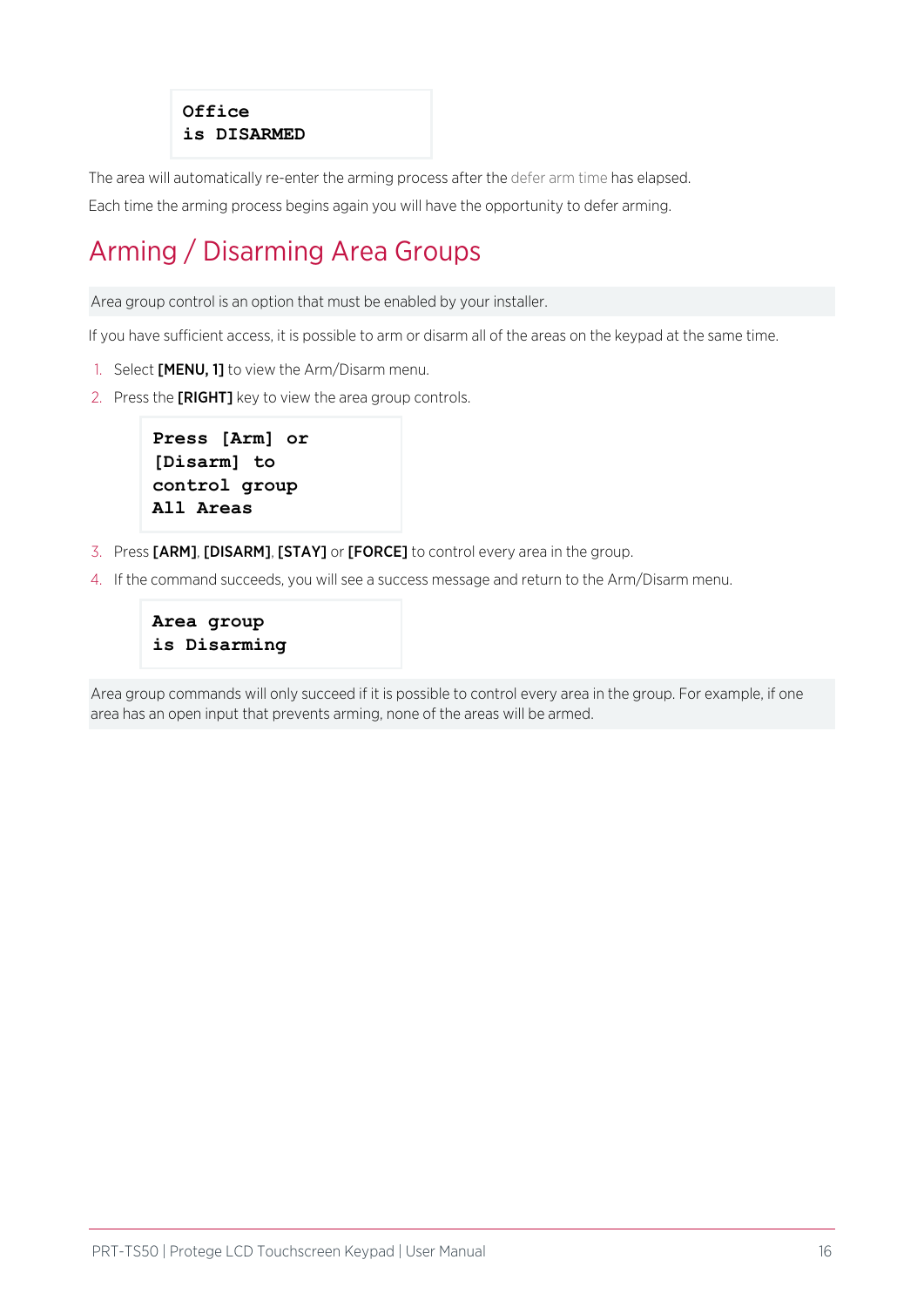# <span id="page-16-0"></span>Trouble Display

The Protege system continually monitors system devices and trouble conditions.

Trouble conditions are cleared automatically by the system. If required, these can be programmed by your installer to require acknowledgment. It is recommended that you inform your property manager or security company immediately if a trouble condition occurs.

#### Viewing System Troubles

- 1. Select the trouble view menu by pressing [MENU,5,2].
- 2. Press the [ENTER] key to view any trouble conditions that have occurred.

```
*Battery*
The system or a
```
3. Use the [RIGHT] and [LEFT] keys to view the full details of the trouble condition and the action that should be taken.

In this example, the full trouble message shown is "The system or a component of it has a battery problem. Call service tech."

4. If the trouble requires acknowledgment, press [ENTER].

```
Press [ENTER] to
acknowledge
```
5. To view the next trouble condition (if any are present) press [DOWN].

```
Press [â] to show
next item
```
6. Once finished, press [MENU] to exit the view mode.

```
Press [MENU] to
exit view mode
```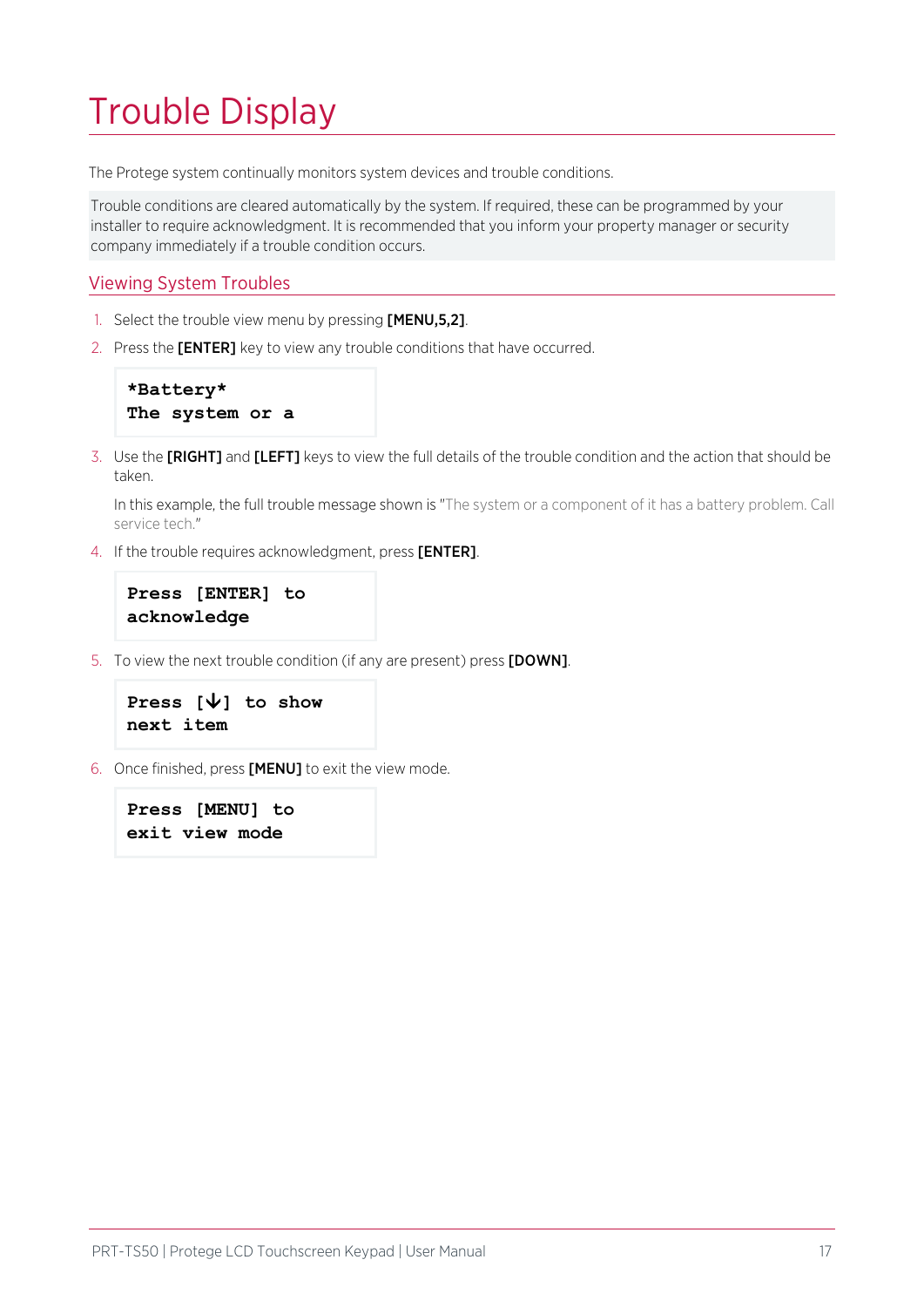# <span id="page-17-0"></span>Alarm Memory

Alarms can be stored in the event log and in the alarm memory of the area the alarm was activated in.

This option must be enabled by your installer.

#### Viewing Alarm Memory

1. Select the Alarm Memory menu by pressing [MENU, 5, 1]. Use the [UP] and [DOWN] keys to view the areas. If the area has alarms in its memory, the keypad generates a rejection tone and displays the memory message.

```
Warehouse
*Alarms In Mem*
```
2. To view the first item stored in the alarm memory press the **[ENTER]** key.

```
Had alarm on
Roller Door
```
3. The area that the alarm occurred in is then shown. If a tamper alarm has occurred, the first line states that it was a 24HR alarm.

```
in AREA
Warehouse
```
4. If the Acknowledge Alarm Memory option has been enabled by your installer, press the [ENTER] key to acknowledge the alarm and remove it from the list.

We recommend you always take note of the alarm before acknowledging or clearing the alarm memory.

```
Press [ENTER] to
acknowledge
```
5. Press the [DOWN] key to view the next item stored in the alarm memory.

```
Press [â] to show
next item
```
6. Once finished, press the [MENU] key to exit the view mode.

```
Press [MENU] to
exit view mode
```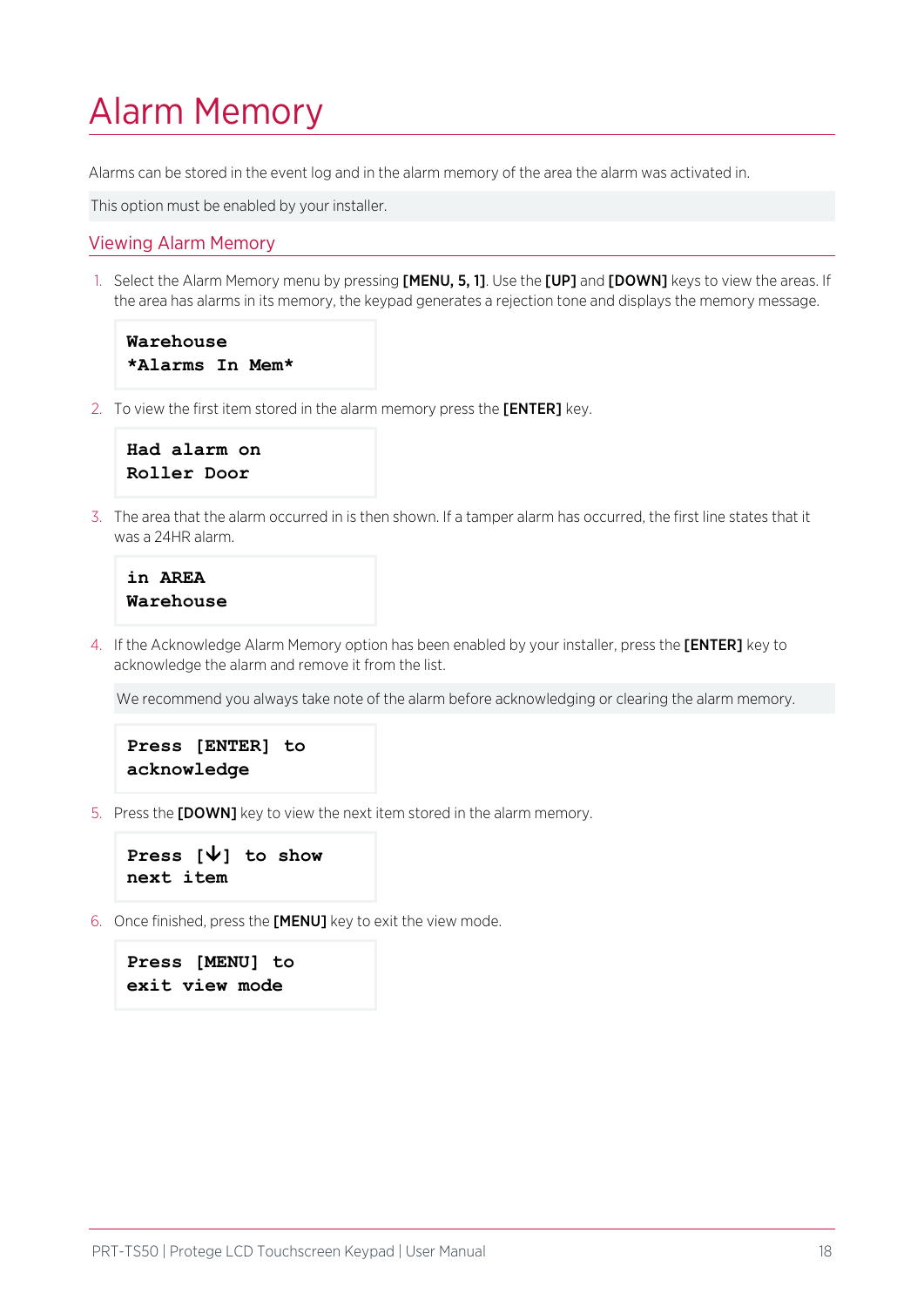# <span id="page-18-0"></span>Events

Events are logged for all actions that are performed on the Protege system and can be viewed from the keypad. Events are presented in plain text.

To manage your system effectively and receive detailed, exception and custom reports direct to your desktop, ask your security professional about Protege software.

#### Viewing Events

- 1. Select the Review menu by pressing [MENU,3,1].
- 2. Press the [UP] key to view the previous event, and press the [DOWN] key to view the next event.

```
Wed 13:27:41 Use
r OFFLINE USER L
```
3. The keypad shows the first 32 characters of the event. Press the [RIGHT] key to show the following lines for the event.

In this example, the full event shown is "Wed 13:27:41 User OFFLINE USER Logged In At KP039" which tells us that offline menu access was made on Keypad 39 at 1:27pm on Wednesday.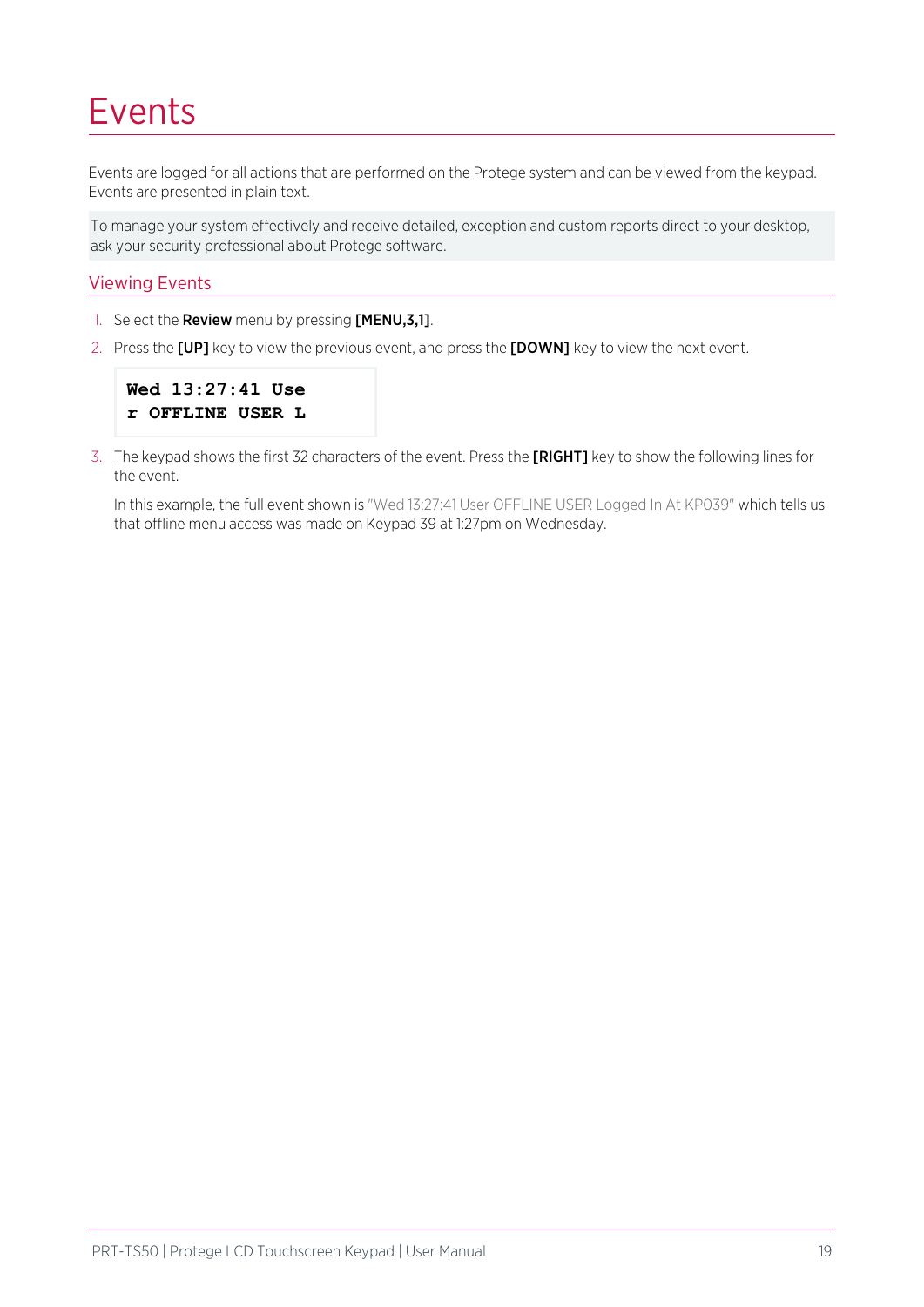# <span id="page-19-0"></span>Additional Features

The keypad supports additional features that can enhance the management of your installation.

<span id="page-19-1"></span>The following features need to be enabled by your installer before they can be used.

## Offline Menu Access

Offline menu options provide access to certain functions without needing to log in to the keypad. Pressing the **[MENU]** key while logged out displays the offline menu.

#### Automation Menu

1. To control automation points press [MENU,1].

```
Warehouse Lights
is OFF4
```
- 2. Use the [UP] and [DOWN] keys to select the automation point you want to control.
- 3. Press the [1] key to turn the point on for the period defined by your installer, the [2] key to turn the point off, or the [3] key to latch the point on.

#### Trouble View

To view troubles from the offline menu press [MENU,2].

#### Event View

To view events from the offline menu, press [MENU,3].

#### Information Menu

To view system information, press [MENU,4].

Use the [UP] and [DOWN] keys to scroll through the following information:

- ⦁ BIOS Application version number
- ⦁ BOOT Application version number
- ⦁ Database version
- ⦁ Controller serial number
- ⦁ Memory capacity

The letter indicates the location of the memory that is in use. This will be blank or I for internal, and E for extended.

- ⦁ The current time
- ⦁ The current date
- <span id="page-19-2"></span>⦁ The current day of the week

## Unlocking a Door

The **[FUNCTION]** can be used to unlock a specific door from the keypad. Depending on your installation, you may be able to do this without logging in to the keypad, or you may be required to enter your PIN, and then press the **[FUNCTION]** key.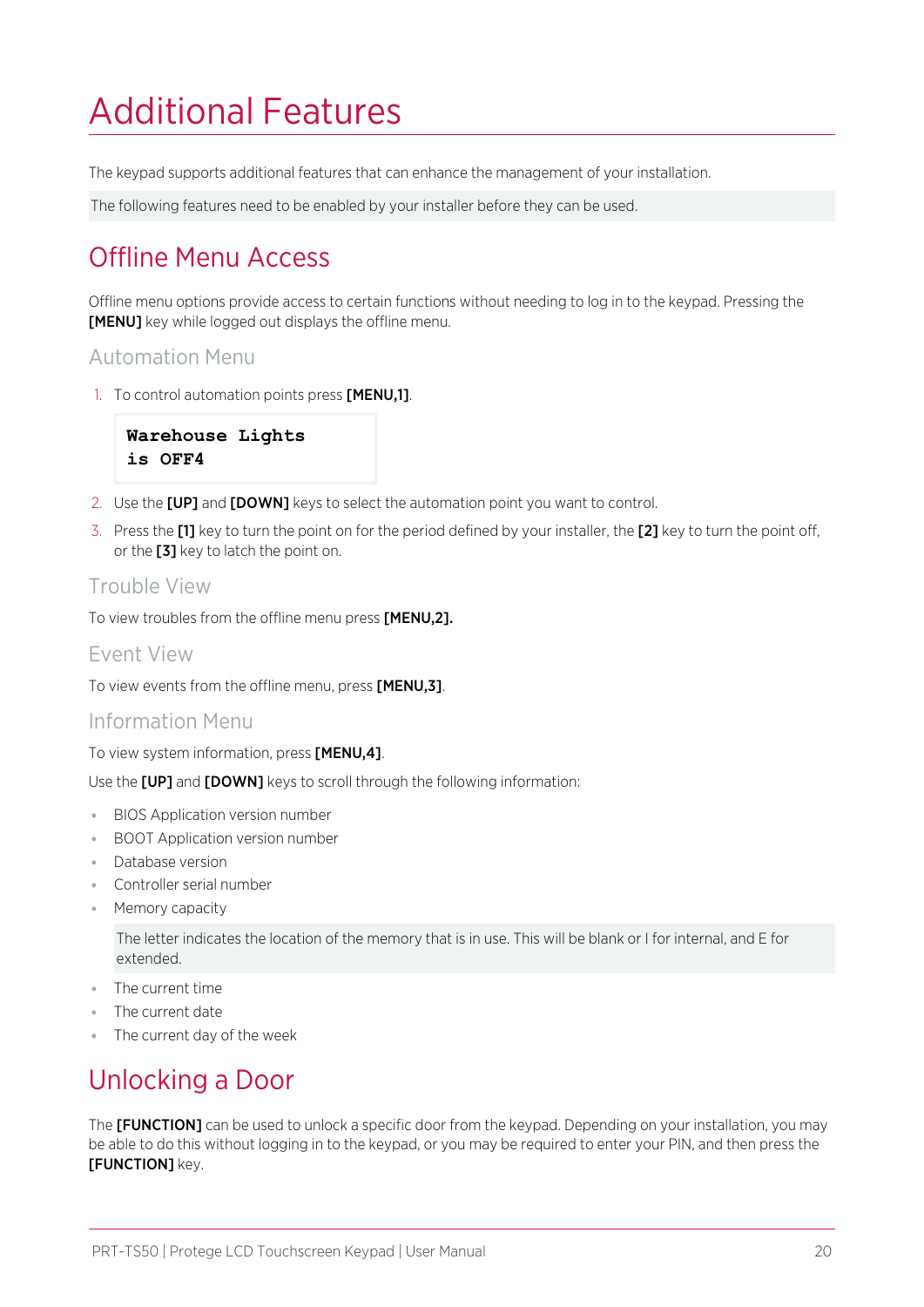## <span id="page-20-0"></span>Disabling / Enabling the Audible Output

Disabling the audible tone on your keypad will prevent the beeper from generating any notifications for alarms, exit delay, or entry delay. This also disables rejection, confirmation and key press tones.

#### Disabling the Audible Output

- 1. To disable the audible output, press and hold **[CLEAR]**.
- 2. The keypad will generate one long audible tone (rejection tone) to signify that the audible output has been disabled.

#### Enabling the Audible Output

- 1. To enable the audible output, press and hold [CLEAR].
- <span id="page-20-1"></span>2. The keypad will generate four audible tones to indicate that the audible output has been enabled.

### Panic Alarms

The Protege system provides a panic alarm that is immediately generated after two specific buttons are pressed and held for three seconds. Based on your needs, the panic alarm may generate audible alarms (sirens or bells) or silent alarms, and communicate specific messages to your monitoring station or property manager.

<span id="page-20-2"></span>■ Press and hold [1] and [3] for the panic alarm.

### Fire Alarms

When a fire alarm occurs, the keypad emits three audible tones at 2 second intervals until it is reset by entering a valid user code. If the input is a delay fire input, there is a 30 second delay before the system contacts the security company or property manager, preventing the reporting of false alarms. If there is no fire condition, we recommend you contact your property manager or security company immediately to avoid an unnecessary response.

A delayed fire input is automatically canceled if the smoke detector is reset within 30 seconds. Pressing any key on the keypad during the first 30 seconds will silence the alarm for 90 seconds.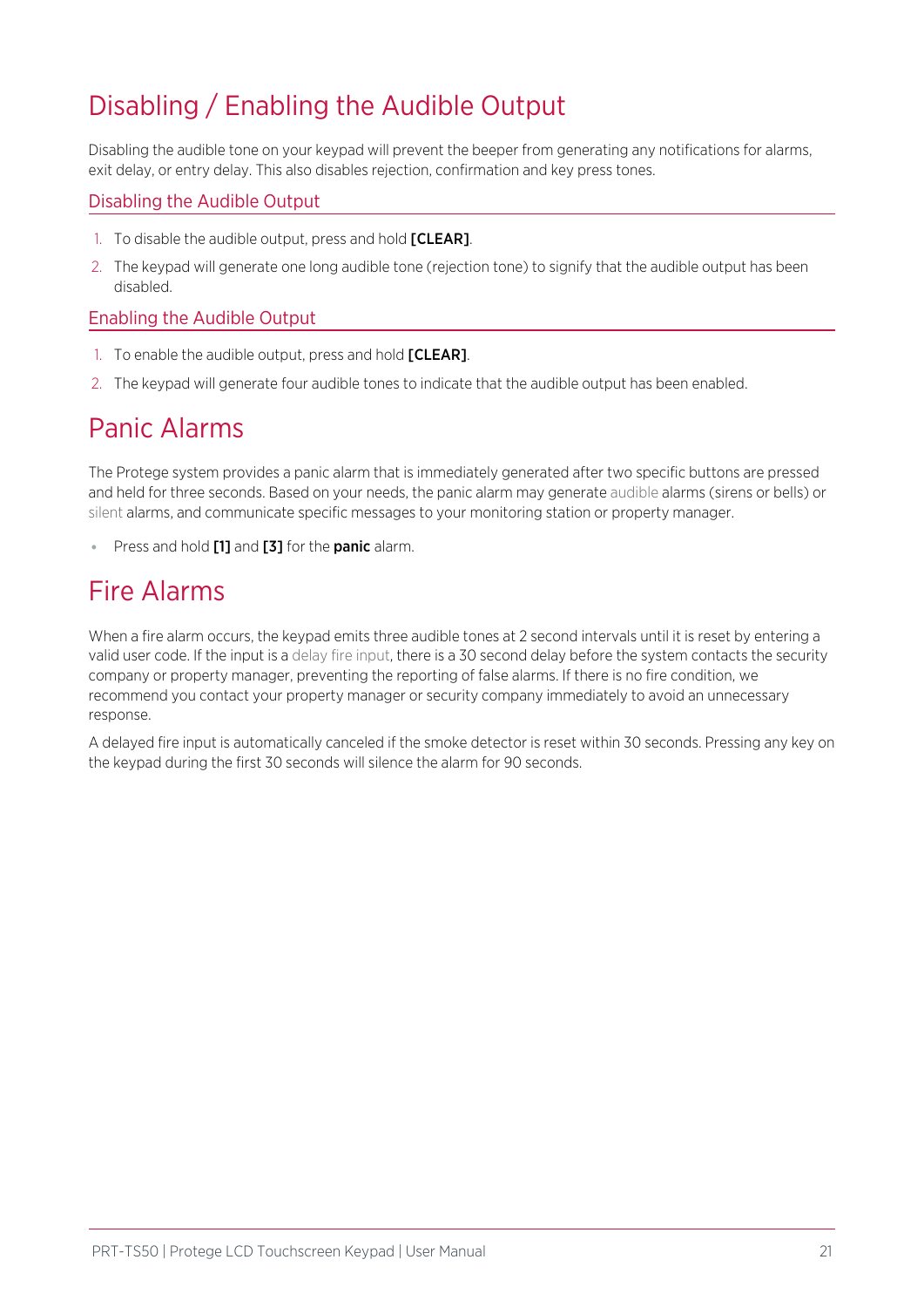# <span id="page-21-0"></span>Disclaimer and Warranty

Disclaimer: Whilst every effort has been made to ensure accuracy in the representation of this product, neither Integrated Control Technology Ltd nor its employees shall be liable under any circumstances to any party in respect of decisions or actions they may make as a result of using this information. In accordance with the ICT policy of enhanced development, design and specifications are subject to change without notice.

For warranty information, see our Standard Product [Warranty.](https://www.ict.co/Standard-Product-Warranty)